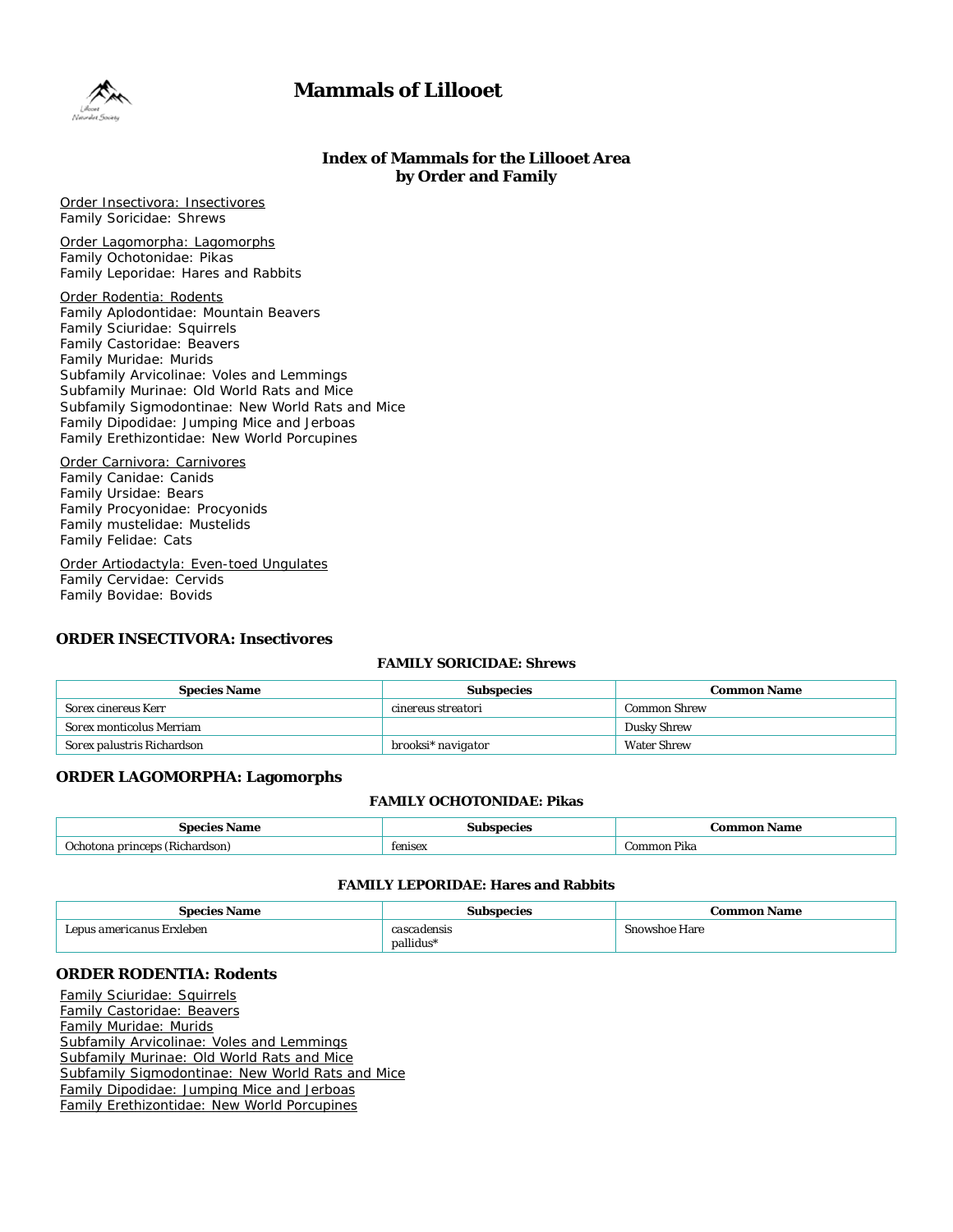# **FAMILY SCIURIDAE: Squirrels**

| <b>Species Name</b>                        | <b>Subspecies</b>                     | <b>Common Name</b>           |
|--------------------------------------------|---------------------------------------|------------------------------|
| Glaucomys sabrinus (Shaw)                  | alpinus<br>fuliginosus<br>$reductus*$ | Northern Flying Squirrel     |
| Marmota caligata (Eschscholtz)             | cascadensis                           | <b>Hoary Marmot</b>          |
| Marmota flaviventris (Audubon and Bachman) | avara                                 | <b>Yellow-bellied Marmot</b> |
| <i>Tamias amoenus J. A. Allen</i>          | affinis                               | Yellow-pine Chipmunk         |
| Tamiasciurus hudsonicus (Erxleben)         | streatori                             | <b>Red Squirrel</b>          |

#### **FAMILY CASTORIDAE: Beavers**

| Species.<br>Name<br>້        | mecies             | <b>Common Name</b> |
|------------------------------|--------------------|--------------------|
| $-$<br><i>anadensis</i> Kuhl |                    | <b>Beaver</b><br>. |
|                              | $3d_{\mathcal{F}}$ |                    |

## **FAMILY MURIDAE: Murids SUBFAMILY ARVICOLINAE: Voles and Lemmings**

| <b>Species Name</b>                   | <b>Subspecies</b>        | <b>Common Name</b>       |
|---------------------------------------|--------------------------|--------------------------|
| Clethrionomys gapperi (Vigors)        | saturatus<br>stikinensis | Southern Red-backed Vole |
| <i>Microtus longicaudus</i> (Merriam) | longicaudus              | Long-tailed vole         |
| Microtus pennsylvanicus (Ord)         | drummondii               | <b>Meadow Vole</b>       |
| Ondatra zibethicus (Linnaeus)         | osoyoosensis             | Muskrat                  |
| Phenacomys intermedius Merriam        | intermedius              | <b>Heather Vole</b>      |

#### **FAMILY MURIDAE: Murids SUBFAMILY MURINAE: Old World Rats and Mice**

| <b>Species Name</b>                   | Subspecies     | Common Name     |
|---------------------------------------|----------------|-----------------|
| <i>Mus musculus</i> Linnaeus          | domesticus     | House Mouse (I) |
| <i>Rattus norvegicus</i> (Berkenhout) | not applicable | Norway Rat (I)  |

#### **FAMILY MURIDAE: Murids SUBFAMILY SIGMODONTINAE: New World Rats and Mice**

| <b>Species Name</b>                    | <b>Subspecies</b> | <b>Common Name</b>          |
|----------------------------------------|-------------------|-----------------------------|
| <i>Neotoma cinerea</i> (Ord)           | occidentalis      | <b>Bushy-tailed Woodrat</b> |
| <i>Peromyscus keeni</i> (Rhoads)       |                   | Keen's Mouse                |
| <i>Peromyscus maniculatus</i> (Wagner) | artemisiae        | Deer Mouse                  |

#### **FAMILY DIPODIDAE: Jumping Mice and Jerboas**

| ıme                                    | ACIA.     | Jome                           |
|----------------------------------------|-----------|--------------------------------|
| _______                                | -------   |                                |
| nmin<br>(Zimmermann)<br>hu.<br>,,,,,,, | tenellus' | lumning<br>viouse<br>d∩w<br>Me |

#### **FAMILY ERETHIZONTIDAE: New World Porcupines**

| ™ame<br>.                      | oecies<br>.<br>.       | Name      |
|--------------------------------|------------------------|-----------|
| dorsatum<br>(Linnaeus)<br>חזרי | ; nigrescens<br>m۱<br> | Porcupine |

# **ORDER CARNIVORA: Carnivores**

Family Canidae: Canids Family Ursidae: Bears Family Procyonidae: Procyonids Family mustelidae: Mustelids Family Felidae: Cats

#### **FAMILY CANIDAE: Canids**

|                        | species |             |
|------------------------|---------|-------------|
|                        | .su*    | :ommon      |
| Name                   | -----   | Vame        |
|                        | .       |             |
| $\sim$<br>'anis<br>Sav | lestes  | -<br>Coyote |